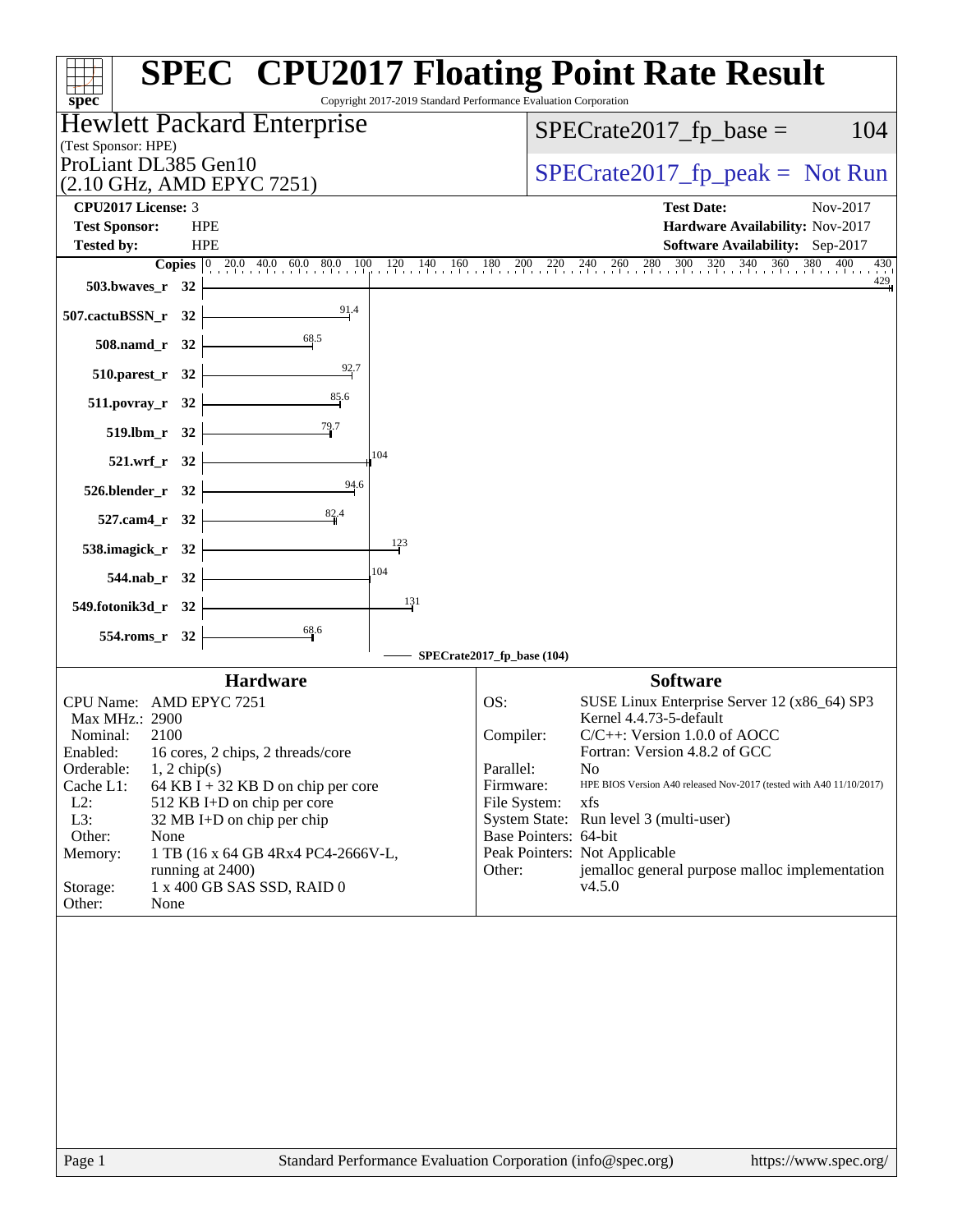Copyright 2017-2019 Standard Performance Evaluation Corporation

### Hewlett Packard Enterprise

#### (Test Sponsor: HPE)

### (2.10 GHz, AMD EPYC 7251)

 $SPECTate2017<sub>fr</sub> base = 104$ 

### ProLiant DL385 Gen10  $SPECTR = 10$   $SPECTR = 2017$  fp\_peak = Not Run

**[CPU2017 License:](http://www.spec.org/auto/cpu2017/Docs/result-fields.html#CPU2017License)** 3 **[Test Date:](http://www.spec.org/auto/cpu2017/Docs/result-fields.html#TestDate)** Nov-2017

**[spec](http://www.spec.org/)**

**[Test Sponsor:](http://www.spec.org/auto/cpu2017/Docs/result-fields.html#TestSponsor)** HPE **[Hardware Availability:](http://www.spec.org/auto/cpu2017/Docs/result-fields.html#HardwareAvailability)** Nov-2017 **[Tested by:](http://www.spec.org/auto/cpu2017/Docs/result-fields.html#Testedby)** HPE **[Software Availability:](http://www.spec.org/auto/cpu2017/Docs/result-fields.html#SoftwareAvailability)** Sep-2017

#### **[Results Table](http://www.spec.org/auto/cpu2017/Docs/result-fields.html#ResultsTable)**

| <b>Base</b>               |               |                |                |                |       |                |       | <b>Peak</b>   |                |              |                |              |                |              |
|---------------------------|---------------|----------------|----------------|----------------|-------|----------------|-------|---------------|----------------|--------------|----------------|--------------|----------------|--------------|
|                           |               |                |                |                |       |                |       |               |                |              |                |              |                |              |
| <b>Benchmark</b>          | <b>Copies</b> | <b>Seconds</b> | Ratio          | <b>Seconds</b> | Ratio | <b>Seconds</b> | Ratio | <b>Copies</b> | <b>Seconds</b> | <b>Ratio</b> | <b>Seconds</b> | <b>Ratio</b> | <b>Seconds</b> | <b>Ratio</b> |
| 503.bwaves_r              | 32            | 747            | 430            | 751            | 428   | 748            | 429   |               |                |              |                |              |                |              |
| 507.cactuBSSN r           | 32            | 443            | 91.5           | 443            | 91.4  | 443            | 91.3  |               |                |              |                |              |                |              |
| 508.namd_r                | 32            | 444            | 68.5           | 443            | 68.6  | 444            | 68.5  |               |                |              |                |              |                |              |
| 510.parest_r              | 32            | 903            | 92.7           | 903            | 92.7  | 902            | 92.8  |               |                |              |                |              |                |              |
| 511.povray_r              | 32            | 872            | 85.6           | 873            | 85.6  | 875            | 85.4  |               |                |              |                |              |                |              |
| 519.lbm_r                 | 32            | 422            | 80.0           | 423            | 79.7  | 426            | 79.3  |               |                |              |                |              |                |              |
| $521.wrf_r$               | 32            | 689            | 104            | 703            | 102   | 684            | 105   |               |                |              |                |              |                |              |
| 526.blender r             | 32            | 515            | 94.6           | 516            | 94.4  | 515            | 94.7  |               |                |              |                |              |                |              |
| $527$ .cam $4r$           | 32            | 679            | 82.4           | 687            | 81.4  | 671            | 83.4  |               |                |              |                |              |                |              |
| 538.imagick_r             | 32            | 648            | 123            | 652            | 122   | 648            | 123   |               |                |              |                |              |                |              |
| $544$ .nab_r              | 32            | 519            | 104            | 519            | 104   | 517            | 104   |               |                |              |                |              |                |              |
| 549.fotonik3d r           | 32            | 954            | 131            | 953            | 131   | 956            | 130   |               |                |              |                |              |                |              |
| $554$ .roms_r             | 32            | 736            | 69.1           | 747            | 68.1  | 742            | 68.6  |               |                |              |                |              |                |              |
| $SPECrate2017_fp\_base =$ |               |                | 104            |                |       |                |       |               |                |              |                |              |                |              |
| $SPECrate2017$ fp peak =  |               |                | <b>Not Run</b> |                |       |                |       |               |                |              |                |              |                |              |

Results appear in the [order in which they were run.](http://www.spec.org/auto/cpu2017/Docs/result-fields.html#RunOrder) Bold underlined text [indicates a median measurement.](http://www.spec.org/auto/cpu2017/Docs/result-fields.html#Median)

#### **[Submit Notes](http://www.spec.org/auto/cpu2017/Docs/result-fields.html#SubmitNotes)**

The config file option 'submit' was used. 'numactl' was used to bind copies to the cores. See the configuration file for details.

### **[Operating System Notes](http://www.spec.org/auto/cpu2017/Docs/result-fields.html#OperatingSystemNotes)**

'ulimit -s unlimited' was used to set environment stack size 'ulimit -l 2097152' was used to set environment locked pages in memory limit

runspec command invoked through numactl i.e.: numactl --interleave=all runspec <etc>

Set dirty\_ratio=8 to limit dirty cache to 8% of memory Set swappiness=1 to swap only if necessary Set zone\_reclaim\_mode=1 to free local node memory and avoid remote memory sync then drop\_caches=3 to reset caches before invoking runcpu Linux governor set to performance with cpupower "cpupower frequency-set -r -g performance" dirty\_ratio, swappiness, zone\_reclaim\_mode and drop\_caches were all set using privileged echo (e.g. echo 1 > /proc/sys/vm/swappiness).

Transparent huge pages were enabled for this run (OS default)

Huge pages were not configured for this run.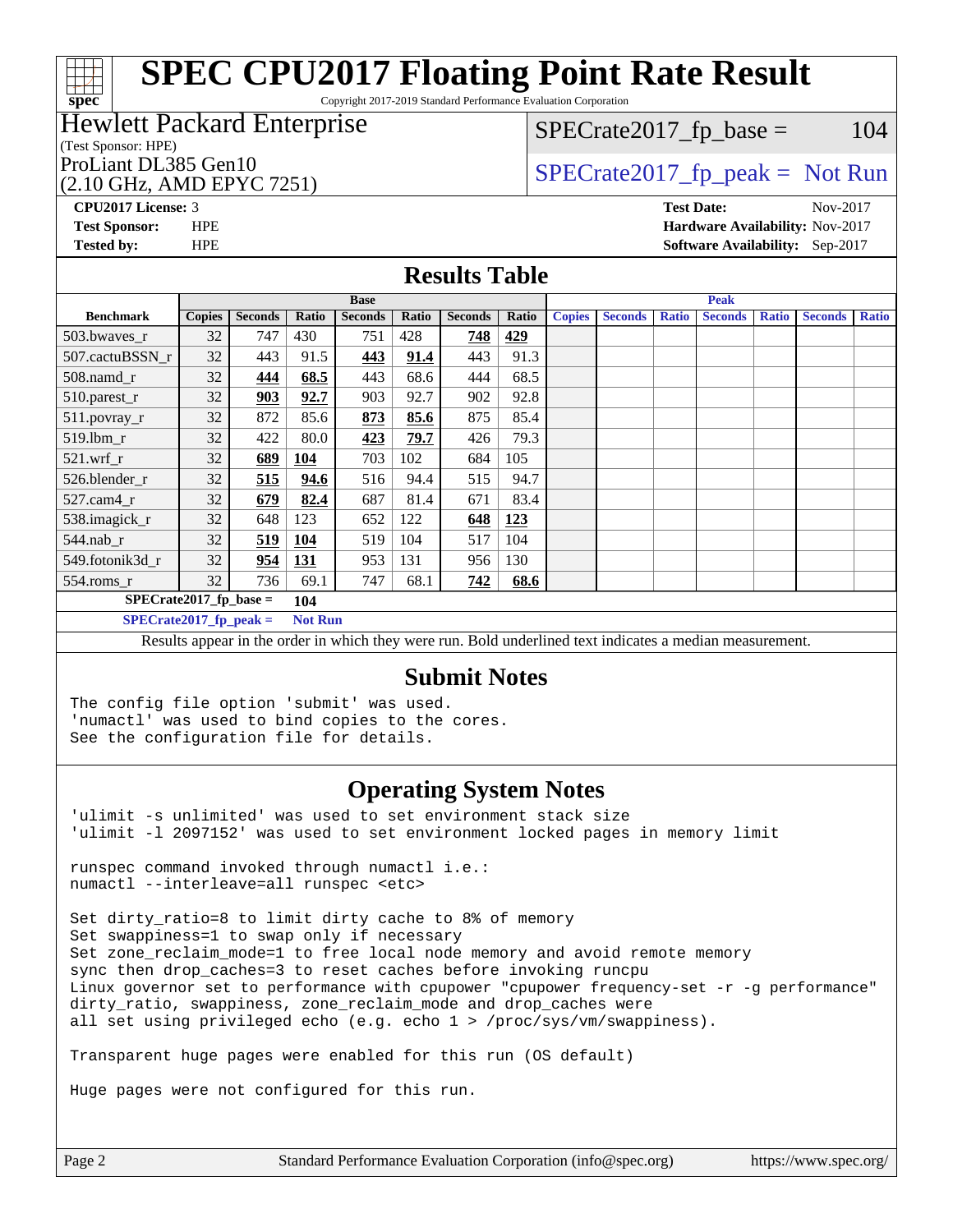Copyright 2017-2019 Standard Performance Evaluation Corporation

#### (Test Sponsor: HPE) Hewlett Packard Enterprise (2.10 GHz, AMD EPYC 7251) ProLiant DL385 Gen10  $SPECTA 2017$   $\int$  SPECrate2017  $\int$  peak = Not Run

 $SPECTate2017<sub>fr</sub> base = 104$ 

| CPU <sub>2017</sub> License: 3 |     |
|--------------------------------|-----|
| <b>Test Sponsor:</b>           | HPE |
|                                |     |

**[spec](http://www.spec.org/)**

**[CPU2017 License:](http://www.spec.org/auto/cpu2017/Docs/result-fields.html#CPU2017License)** 3 **[Test Date:](http://www.spec.org/auto/cpu2017/Docs/result-fields.html#TestDate)** Nov-2017 **[Hardware Availability:](http://www.spec.org/auto/cpu2017/Docs/result-fields.html#HardwareAvailability)** Nov-2017 **[Tested by:](http://www.spec.org/auto/cpu2017/Docs/result-fields.html#Testedby)** HPE **[Software Availability:](http://www.spec.org/auto/cpu2017/Docs/result-fields.html#SoftwareAvailability)** Sep-2017

### **[General Notes](http://www.spec.org/auto/cpu2017/Docs/result-fields.html#GeneralNotes)**

Environment variables set by runcpu before the start of the run: LD\_LIBRARY\_PATH = "/home/cpu2017/amd1704-rate-libs-revC/64;/home/cpu2017/amd1704-rate-libs-revC/32:" MALLOC\_CONF = "lg\_chunk:28" The AMD64 AOCC Compiler Suite is available at <http://developer.amd.com/tools-and-sdks/cpu-development/amd-optimizing-cc-compiler/> Binaries were compiled on a system with 2x AMD EPYC 7601 CPU + 512GB Memory using RHEL 7.4 jemalloc, a general purpose malloc implementation, was obtained at <https://github.com/jemalloc/jemalloc/releases/download/4.5.0/jemalloc-4.5.0.tar.bz2> jemalloc was built with GCC v4.8.5 in RHEL v7.2 under default conditions. jemalloc uses environment variable MALLOC\_CONF with values narenas and lg\_chunk: narenas: sets the maximum number of arenas to use for automatic multiplexing of threads and arenas. lg\_chunk: set the virtual memory chunk size (log base 2). For example, lg\_chunk:21 sets the default chunk size to 2^21 = 2MiB. The AOCC Gold Linker plugin was installed and used for the link stage. The AOCC Fortran Plugin version 1.0 was used to leverage AOCC optimizers with gfortran. It is available here: <http://developer.amd.com/amd-aocc/> **[Platform Notes](http://www.spec.org/auto/cpu2017/Docs/result-fields.html#PlatformNotes)** BIOS Configuration: Thermal Configuration set to Maximum Cooling Performance Determinism set to Power Deterministic Memory Patrol Scrubbing set to Disabled Workload Profile set to General Throughput Compute Minimum Processor Idle Power Core C-State set to C6 State Processor Power and Utilization Monitoring set to Disabled Sysinfo program /home/cpu2017/bin/sysinfo Rev: r5797 of 2017-06-14 96c45e4568ad54c135fd618bcc091c0f running on dl385g10-1 Mon Jun 12 14:59:23 2017 SUT (System Under Test) info as seen by some common utilities. For more information on this section, see <https://www.spec.org/cpu2017/Docs/config.html#sysinfo> From /proc/cpuinfo model name : AMD EPYC 7251 8-Core Processor 2 "physical id"s (chips) 32 "processors" cores, siblings (Caution: counting these is hw and system dependent. The following **(Continued on next page)**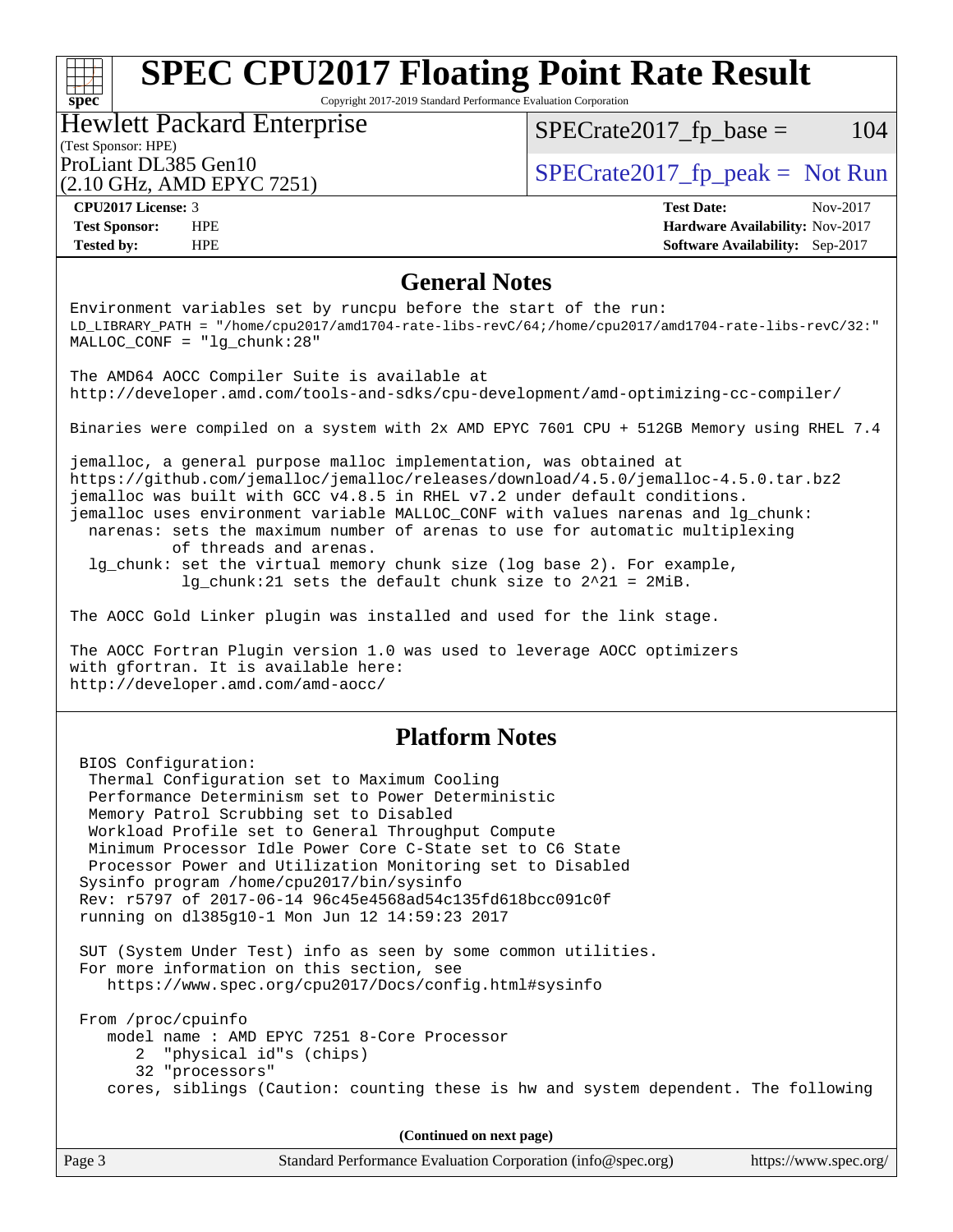Copyright 2017-2019 Standard Performance Evaluation Corporation

(Test Sponsor: HPE) Hewlett Packard Enterprise

 $SPECTate2017<sub>fr</sub> base = 104$ 

(2.10 GHz, AMD EPYC 7251)

ProLiant DL385 Gen10  $SPECTR = 10$   $SPECTR = 2017$  fp\_peak = Not Run

**[spec](http://www.spec.org/)**

 $\pm\tau$ 

**[CPU2017 License:](http://www.spec.org/auto/cpu2017/Docs/result-fields.html#CPU2017License)** 3 **[Test Date:](http://www.spec.org/auto/cpu2017/Docs/result-fields.html#TestDate)** Nov-2017 **[Test Sponsor:](http://www.spec.org/auto/cpu2017/Docs/result-fields.html#TestSponsor)** HPE **[Hardware Availability:](http://www.spec.org/auto/cpu2017/Docs/result-fields.html#HardwareAvailability)** Nov-2017 **[Tested by:](http://www.spec.org/auto/cpu2017/Docs/result-fields.html#Testedby)** HPE **[Software Availability:](http://www.spec.org/auto/cpu2017/Docs/result-fields.html#SoftwareAvailability)** Sep-2017

#### **[Platform Notes \(Continued\)](http://www.spec.org/auto/cpu2017/Docs/result-fields.html#PlatformNotes)**

Page 4 Standard Performance Evaluation Corporation [\(info@spec.org\)](mailto:info@spec.org) <https://www.spec.org/> excerpts from /proc/cpuinfo might not be reliable. Use with caution.) cpu cores : 8 siblings : 16 physical 0: cores 0 physical 1: cores 0 From lscpu: Architecture: x86\_64 CPU op-mode(s): 32-bit, 64-bit Byte Order: Little Endian  $CPU(s):$  32 On-line CPU(s) list: 0-31 Thread(s) per core: 2 Core(s) per socket: 8 Socket(s): 2 NUMA node(s): 8 Vendor ID: AuthenticAMD CPU family: 23 Model: 1 Model name: AMD EPYC 7251 8-Core Processor Stepping: 2 CPU MHz: 2100.000 CPU max MHz: 2100.0000 CPU min MHz:  $1200.0000$ <br>BogoMIPS:  $4191.93$ BogoMIPS: Virtualization: AMD-V L1d cache: 32K L1i cache: 64K L2 cache: 512K L3 cache: 4096K<br>NUMA node0 CPU(s): 0,1,16,17 NUMA node0 CPU(s): NUMA node1 CPU(s): 2,3,18,19 NUMA node2 CPU(s): 4,5,20,21 NUMA node3 CPU(s): 6,7,22,23 NUMA node4 CPU(s): 8,9,24,25 NUMA node5 CPU(s): 10,11,26,27 NUMA node6 CPU(s): 12,13,28,29 NUMA node7 CPU(s): 14,15,30,31 Flags: fpu vme de pse tsc msr pae mce cx8 apic sep mtrr pge mca cmov pat pse36 clflush mmx fxsr sse sse2 ht syscall nx mmxext fxsr\_opt pdpe1gb rdtscp lm constant\_tsc rep\_good nopl nonstop\_tsc extd\_apicid amd\_dcm aperfmperf eagerfpu pni pclmulqdq monitor ssse3 fma cx16 sse4\_1 sse4\_2 movbe popcnt aes xsave avx f16c rdrand lahf\_lm cmp\_legacy svm extapic cr8\_legacy abm sse4a misalignsse 3dnowprefetch osvw skinit wdt tce topoext perfctr\_core perfctr\_nb bpext perfctr\_l2 mwaitx arat cpb hw\_pstate npt lbrv svm\_lock nrip\_save tsc\_scale vmcb\_clean flushbyasid decodeassists pausefilter pfthreshold vmmcall avic fsgsbase bmi1 avx2 smep bmi2 rdseed adx smap clflushopt sha\_ni xsaveopt xsavec xgetbv1 clzero irperf overflow\_recov succor smca **(Continued on next page)**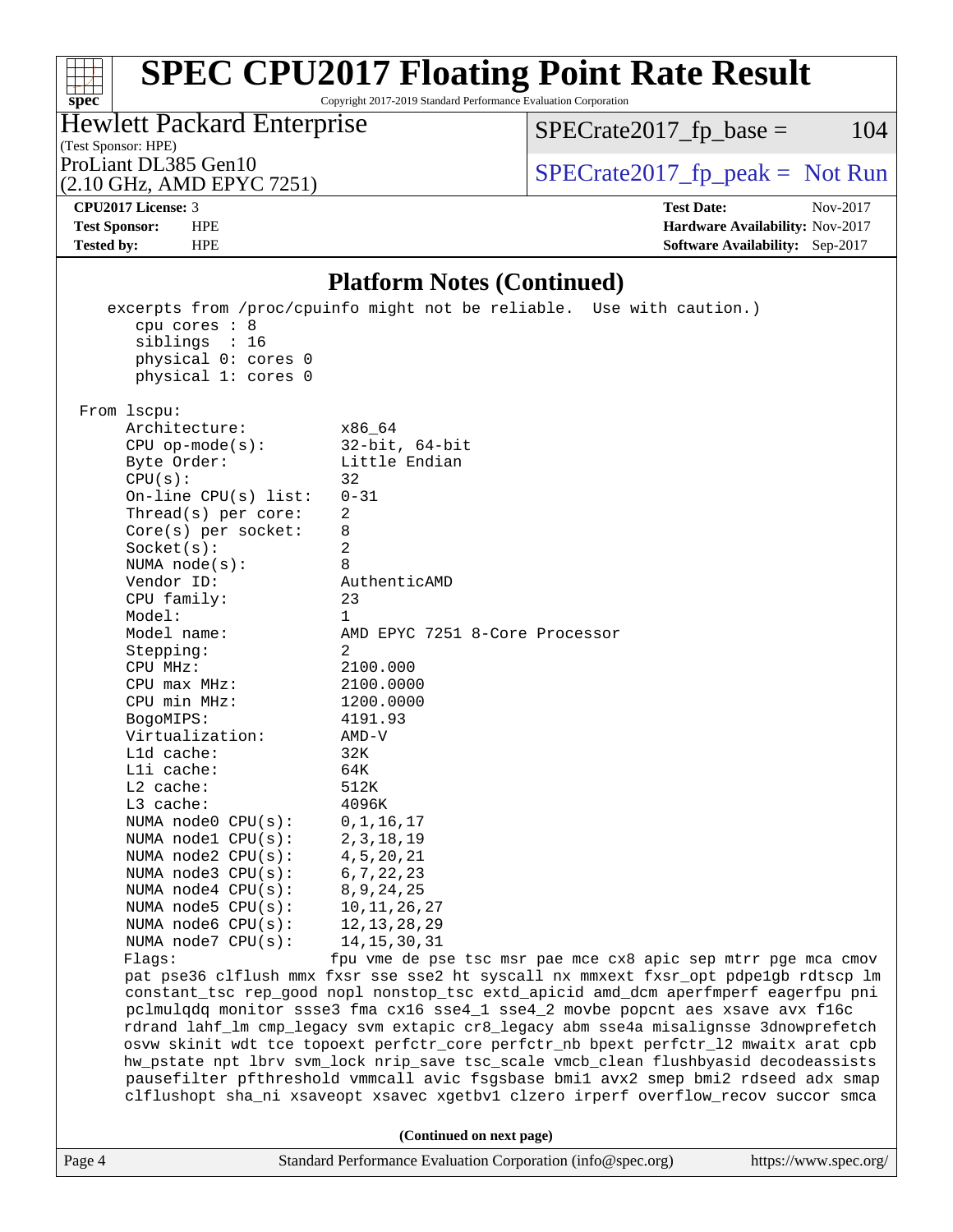Copyright 2017-2019 Standard Performance Evaluation Corporation

#### (Test Sponsor: HPE) Hewlett Packard Enterprise (2.10 GHz, AMD EPYC 7251) ProLiant DL385 Gen10  $SPECTR = 2017$  Spectrate 2017\_fp\_peak = Not Run

 $SPECTate2017<sub>fr</sub> base = 104$ 

**[spec](http://www.spec.org/)**<sup>®</sup>

**[Tested by:](http://www.spec.org/auto/cpu2017/Docs/result-fields.html#Testedby)** HPE **[Software Availability:](http://www.spec.org/auto/cpu2017/Docs/result-fields.html#SoftwareAvailability)** Sep-2017

**[CPU2017 License:](http://www.spec.org/auto/cpu2017/Docs/result-fields.html#CPU2017License)** 3 **[Test Date:](http://www.spec.org/auto/cpu2017/Docs/result-fields.html#TestDate)** Nov-2017 **[Test Sponsor:](http://www.spec.org/auto/cpu2017/Docs/result-fields.html#TestSponsor)** HPE **[Hardware Availability:](http://www.spec.org/auto/cpu2017/Docs/result-fields.html#HardwareAvailability)** Nov-2017

### **[Platform Notes \(Continued\)](http://www.spec.org/auto/cpu2017/Docs/result-fields.html#PlatformNotes)**

 /proc/cpuinfo cache data cache size : 512 KB

Page 5 Standard Performance Evaluation Corporation [\(info@spec.org\)](mailto:info@spec.org) <https://www.spec.org/> From numactl --hardware WARNING: a numactl 'node' might or might not correspond to a physical chip. available: 8 nodes (0-7) node 0 cpus: 0 1 16 17 node 0 size: 128776 MB node 0 free: 128646 MB node 1 cpus: 2 3 18 19 node 1 size: 129022 MB node 1 free: 128881 MB node 2 cpus: 4 5 20 21 node 2 size: 129022 MB node 2 free: 128903 MB node 3 cpus: 6 7 22 23 node 3 size: 129022 MB node 3 free: 128892 MB node 4 cpus: 8 9 24 25 node 4 size: 129022 MB node 4 free: 128904 MB node 5 cpus: 10 11 26 27 node 5 size: 129022 MB node 5 free: 128899 MB node 6 cpus: 12 13 28 29 node 6 size: 129022 MB node 6 free: 128896 MB node 7 cpus: 14 15 30 31 node 7 size: 128869 MB node 7 free: 128749 MB node distances: node 0 1 2 3 4 5 6 7 0: 10 16 16 16 32 32 32 32 1: 16 10 16 16 32 32 32 32 2: 16 16 10 16 32 32 32 32 3: 16 16 16 10 32 32 32 32 4: 32 32 32 32 10 16 16 16 5: 32 32 32 32 16 10 16 16 6: 32 32 32 32 16 16 10 16 7: 32 32 32 32 16 16 16 10 From /proc/meminfo MemTotal: 1056544904 kB HugePages\_Total: 0 Hugepagesize: 2048 kB **(Continued on next page)**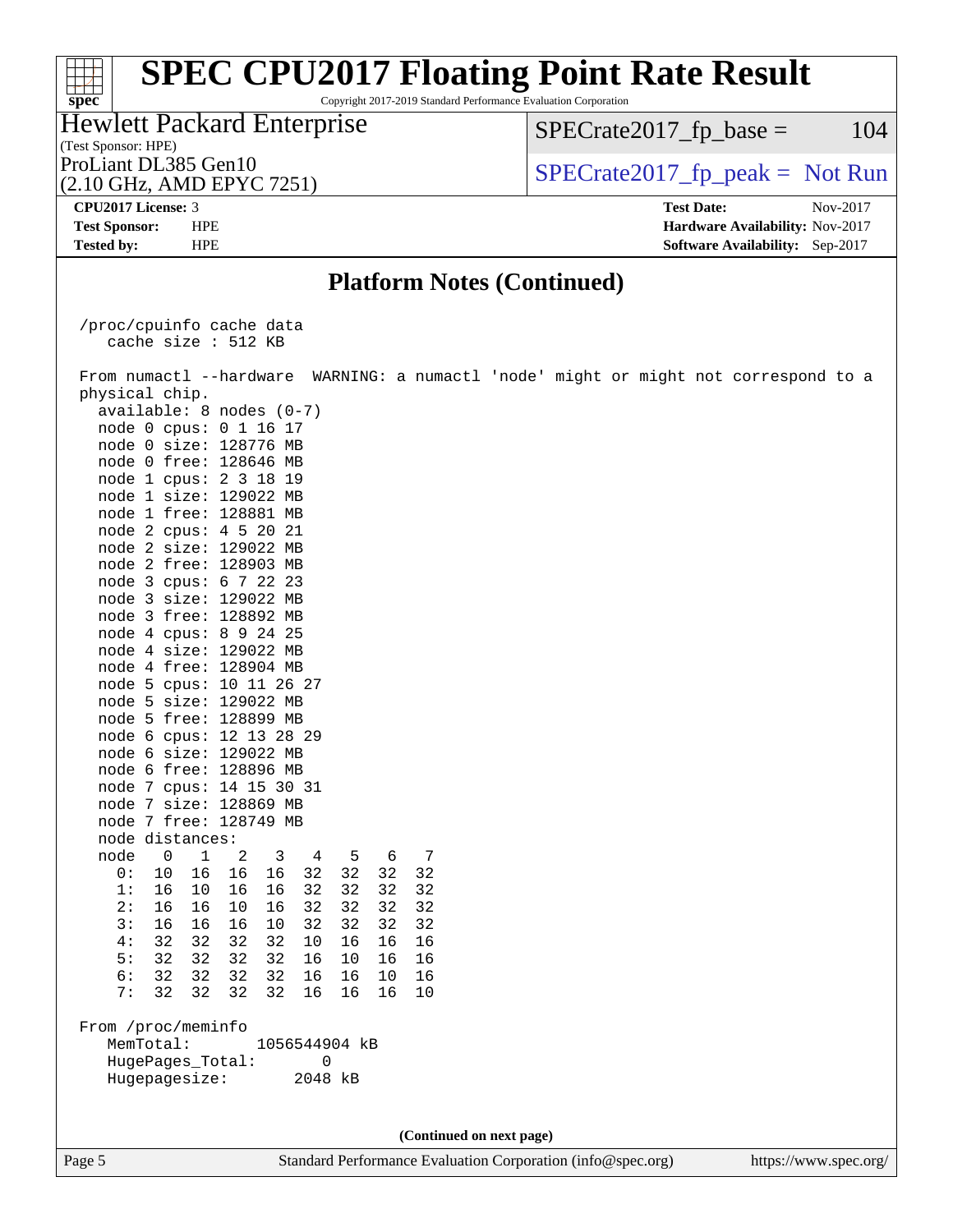Copyright 2017-2019 Standard Performance Evaluation Corporation

### (Test Sponsor: HPE) Hewlett Packard Enterprise

 $SPECTate2017<sub>fr</sub> base = 104$ 

(2.10 GHz, AMD EPYC 7251)

ProLiant DL385 Gen10  $SPECTR = 2017$  Spectrate 2017\_fp\_peak = Not Run

**[spec](http://www.spec.org/)**

 $\pm r$ 

**[CPU2017 License:](http://www.spec.org/auto/cpu2017/Docs/result-fields.html#CPU2017License)** 3 **[Test Date:](http://www.spec.org/auto/cpu2017/Docs/result-fields.html#TestDate)** Nov-2017 **[Test Sponsor:](http://www.spec.org/auto/cpu2017/Docs/result-fields.html#TestSponsor)** HPE **[Hardware Availability:](http://www.spec.org/auto/cpu2017/Docs/result-fields.html#HardwareAvailability)** Nov-2017 **[Tested by:](http://www.spec.org/auto/cpu2017/Docs/result-fields.html#Testedby)** HPE **[Software Availability:](http://www.spec.org/auto/cpu2017/Docs/result-fields.html#SoftwareAvailability)** Sep-2017

#### **[Platform Notes \(Continued\)](http://www.spec.org/auto/cpu2017/Docs/result-fields.html#PlatformNotes)**

Page 6 Standard Performance Evaluation Corporation [\(info@spec.org\)](mailto:info@spec.org) <https://www.spec.org/> /usr/bin/lsb\_release -d SUSE Linux Enterprise Server 12 SP3 From /etc/\*release\* /etc/\*version\* SuSE-release: SUSE Linux Enterprise Server 12 (x86\_64) VERSION = 12 PATCHLEVEL = 3 # This file is deprecated and will be removed in a future service pack or release. # Please check /etc/os-release for details about this release. os-release: NAME="SLES" VERSION="12-SP3" VERSION\_ID="12.3" PRETTY\_NAME="SUSE Linux Enterprise Server 12 SP3" ID="sles" ANSI\_COLOR="0;32" CPE\_NAME="cpe:/o:suse:sles:12:sp3" uname -a: Linux dl385g10-1 4.4.73-5-default #1 SMP Tue Jul 4 15:33:39 UTC 2017 (b7ce4e4) x86\_64 x86\_64 x86\_64 GNU/Linux run-level 3 Dec 31 19:01 SPEC is set to: /home/cpu2017 Filesystem Type Size Used Avail Use% Mounted on /dev/sda4 xfs 331G 28G 304G 9% /home Additional information from dmidecode follows. WARNING: Use caution when you interpret this section. The 'dmidecode' program reads system data which is "intended to allow hardware to be accurately determined", but the intent may not be met, as there are frequent changes to hardware, firmware, and the "DMTF SMBIOS" standard. BIOS HPE A40 11/10/2017 Memory: 16x UNKNOWN NOT AVAILABLE 16x UNKNOWN NOT AVAILABLE 64 GB 4 rank 2666, configured at 2400 (End of data from sysinfo program) **[Compiler Version Notes](http://www.spec.org/auto/cpu2017/Docs/result-fields.html#CompilerVersionNotes)** ==============================================================================  $CC$  519.1bm\_ $r(base)$  538.imagick\_ $r(base)$  544.nab\_ $r(base)$ ------------------------------------------------------------------------------ AOCC.LLVM.4.0.0.B35.2017\_04\_26 clang version 4.0.0 (CLANG:) (based on LLVM **(Continued on next page)**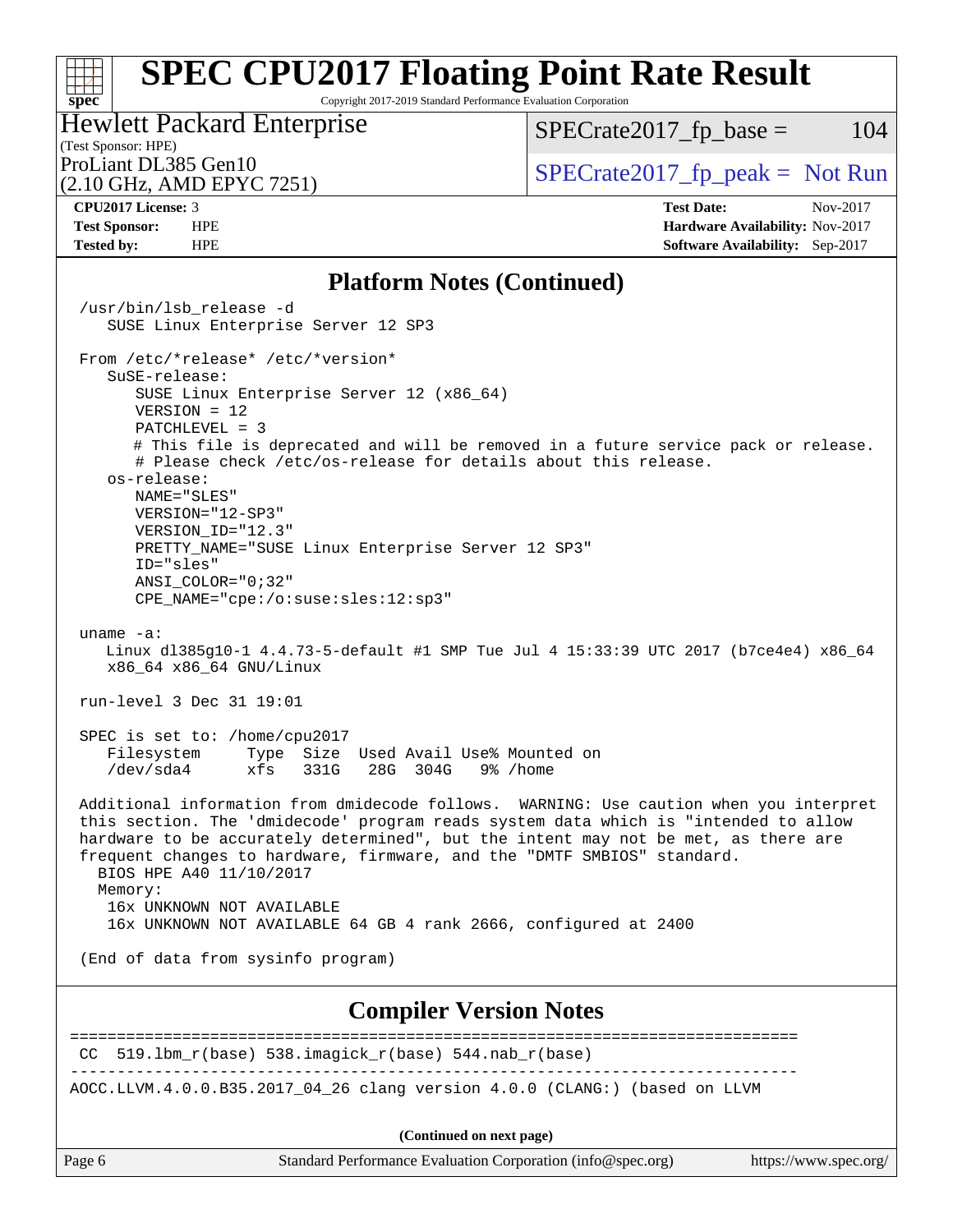Copyright 2017-2019 Standard Performance Evaluation Corporation

(Test Sponsor: HPE) Hewlett Packard Enterprise

 $SPECrate2017_fp\_base = 104$ 

(2.10 GHz, AMD EPYC 7251)

ProLiant DL385 Gen10<br>  $(2.10 \text{ GHz}$  AMD EPYC 7251) [SPECrate2017\\_fp\\_peak =](http://www.spec.org/auto/cpu2017/Docs/result-fields.html#SPECrate2017fppeak) Not Run

**[spec](http://www.spec.org/)**

**[CPU2017 License:](http://www.spec.org/auto/cpu2017/Docs/result-fields.html#CPU2017License)** 3 **[Test Date:](http://www.spec.org/auto/cpu2017/Docs/result-fields.html#TestDate)** Nov-2017 **[Test Sponsor:](http://www.spec.org/auto/cpu2017/Docs/result-fields.html#TestSponsor)** HPE **[Hardware Availability:](http://www.spec.org/auto/cpu2017/Docs/result-fields.html#HardwareAvailability)** Nov-2017 **[Tested by:](http://www.spec.org/auto/cpu2017/Docs/result-fields.html#Testedby)** HPE **[Software Availability:](http://www.spec.org/auto/cpu2017/Docs/result-fields.html#SoftwareAvailability)** Sep-2017

### **[Compiler Version Notes \(Continued\)](http://www.spec.org/auto/cpu2017/Docs/result-fields.html#CompilerVersionNotes)**

| Standard Performance Evaluation Corporation (info@spec.org)<br>Page 7<br>https://www.spec.org/                |  |
|---------------------------------------------------------------------------------------------------------------|--|
| (Continued on next page)                                                                                      |  |
| GNU Fortran comes with NO WARRANTY, to the extent permitted by law.                                           |  |
| Copyright (C) 2013 Free Software Foundation, Inc.                                                             |  |
| GNU Fortran (GCC) 4.8.2                                                                                       |  |
| InstalledDir: /root/work/compilers/AOCC-1.0-Compiler/bin                                                      |  |
| Thread model: posix                                                                                           |  |
| Target: x86_64-unknown-linux-gnu                                                                              |  |
| AOCC.LLVM.4.0.0.B35.2017_04_26 clang version 4.0.0 (CLANG:) (based on LLVM<br>AOCC.LLVM.4.0.0.B35.2017_04_26) |  |
| InstalledDir: /root/work/compilers/AOCC-1.0-Compiler/bin                                                      |  |
| Thread model: posix                                                                                           |  |
| Target: x86_64-unknown-linux-gnu                                                                              |  |
| AOCC.LLVM.4.0.0.B35.2017_04_26 clang version 4.0.0 (CLANG:) (based on LLVM<br>AOCC.LLVM.4.0.0.B35.2017_04_26) |  |
|                                                                                                               |  |
| FC 507.cactuBSSN_r(base)                                                                                      |  |
|                                                                                                               |  |
|                                                                                                               |  |
| InstalledDir: /root/work/compilers/AOCC-1.0-Compiler/bin                                                      |  |
| Thread model: posix                                                                                           |  |
| Target: x86_64-unknown-linux-gnu                                                                              |  |
| AOCC.LLVM.4.0.0.B35.2017_04_26)                                                                               |  |
| AOCC.LLVM.4.0.0.B35.2017_04_26 clang version 4.0.0 (CLANG:) (based on LLVM                                    |  |
| Thread model: posix<br>InstalledDir: /root/work/compilers/AOCC-1.0-Compiler/bin                               |  |
| Target: x86_64-unknown-linux-gnu                                                                              |  |
| AOCC.LLVM.4.0.0.B35.2017_04_26)                                                                               |  |
| AOCC.LLVM.4.0.0.B35.2017_04_26 clang version 4.0.0 (CLANG:) (based on LLVM                                    |  |
| CC 511.povray_r(base) 526.blender_r(base)                                                                     |  |
|                                                                                                               |  |
|                                                                                                               |  |
| InstalledDir: /root/work/compilers/AOCC-1.0-Compiler/bin                                                      |  |
| Thread model: posix                                                                                           |  |
| Target: x86_64-unknown-linux-gnu                                                                              |  |
| AOCC.LLVM.4.0.0.B35.2017_04_26)                                                                               |  |
| AOCC.LLVM.4.0.0.B35.2017_04_26 clang version 4.0.0 (CLANG:) (based on LLVM                                    |  |
| CXXC 508.namd_r(base) 510.parest_r(base)                                                                      |  |
|                                                                                                               |  |
|                                                                                                               |  |
| InstalledDir: /root/work/compilers/AOCC-1.0-Compiler/bin                                                      |  |
| Thread model: posix                                                                                           |  |
| Target: x86_64-unknown-linux-gnu                                                                              |  |
| AOCC.LLVM.4.0.0.B35.2017_04_26)                                                                               |  |
|                                                                                                               |  |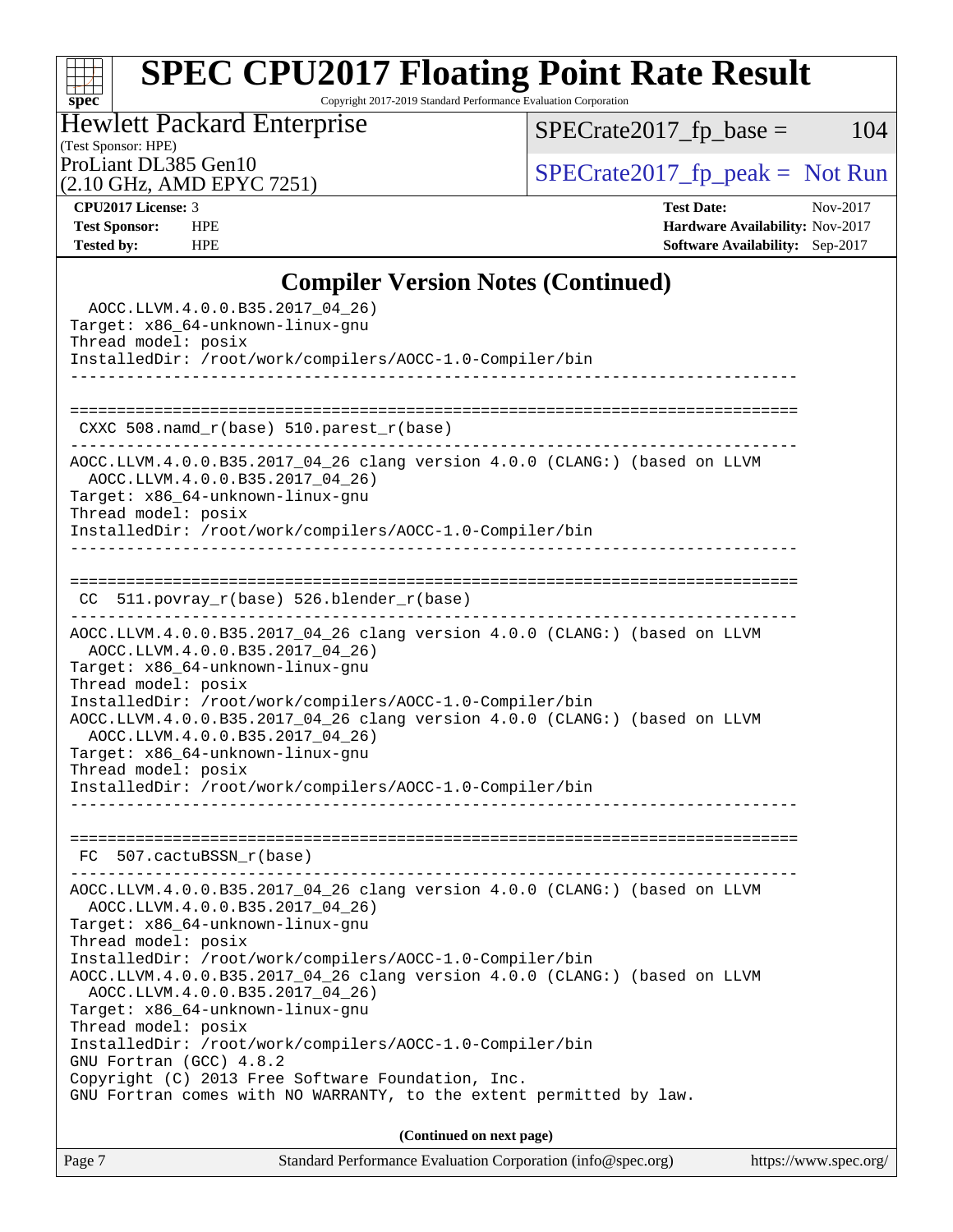Copyright 2017-2019 Standard Performance Evaluation Corporation

(Test Sponsor: HPE) Hewlett Packard Enterprise

 $SPECrate2017_fp\_base = 104$ 

(2.10 GHz, AMD EPYC 7251)

**[Tested by:](http://www.spec.org/auto/cpu2017/Docs/result-fields.html#Testedby)** HPE **[Software Availability:](http://www.spec.org/auto/cpu2017/Docs/result-fields.html#SoftwareAvailability)** Sep-2017

**[spec](http://www.spec.org/)**

ProLiant DL385 Gen10  $SPECTR 10$   $SPECTR 2017$   $fp$  peak = Not Run

**[CPU2017 License:](http://www.spec.org/auto/cpu2017/Docs/result-fields.html#CPU2017License)** 3 **[Test Date:](http://www.spec.org/auto/cpu2017/Docs/result-fields.html#TestDate)** Nov-2017 **[Test Sponsor:](http://www.spec.org/auto/cpu2017/Docs/result-fields.html#TestSponsor)** HPE **[Hardware Availability:](http://www.spec.org/auto/cpu2017/Docs/result-fields.html#HardwareAvailability)** Nov-2017

### **[Compiler Version Notes \(Continued\)](http://www.spec.org/auto/cpu2017/Docs/result-fields.html#CompilerVersionNotes)**

| You may redistribute copies of GNU Fortran<br>under the terms of the GNU General Public License.<br>For more information about these matters, see the file named COPYING                                                                                                                                                                                                                                                                                                                                                                                                |
|-------------------------------------------------------------------------------------------------------------------------------------------------------------------------------------------------------------------------------------------------------------------------------------------------------------------------------------------------------------------------------------------------------------------------------------------------------------------------------------------------------------------------------------------------------------------------|
| FC 503.bwaves $r(base)$ 549.fotonik3d $r(base)$ 554.roms $r(base)$                                                                                                                                                                                                                                                                                                                                                                                                                                                                                                      |
| GNU Fortran (GCC) 4.8.2<br>Copyright (C) 2013 Free Software Foundation, Inc.<br>GNU Fortran comes with NO WARRANTY, to the extent permitted by law.<br>You may redistribute copies of GNU Fortran<br>under the terms of the GNU General Public License.<br>For more information about these matters, see the file named COPYING                                                                                                                                                                                                                                         |
| $CC$ 521.wrf $r(base)$ 527.cam4 $r(base)$                                                                                                                                                                                                                                                                                                                                                                                                                                                                                                                               |
| GNU Fortran (GCC) 4.8.2<br>Copyright (C) 2013 Free Software Foundation, Inc.<br>GNU Fortran comes with NO WARRANTY, to the extent permitted by law.<br>You may redistribute copies of GNU Fortran<br>under the terms of the GNU General Public License.<br>For more information about these matters, see the file named COPYING<br>AOCC.LLVM.4.0.0.B35.2017_04_26 clang version 4.0.0 (CLANG:) (based on LLVM<br>AOCC.LLVM.4.0.0.B35.2017_04_26)<br>Target: x86 64-unknown-linux-gnu<br>Thread model: posix<br>InstalledDir: /root/work/compilers/AOCC-1.0-Compiler/bin |

### **[Base Compiler Invocation](http://www.spec.org/auto/cpu2017/Docs/result-fields.html#BaseCompilerInvocation)**

|       | C benchmarks: |  |
|-------|---------------|--|
| clang |               |  |
|       |               |  |

[C++ benchmarks:](http://www.spec.org/auto/cpu2017/Docs/result-fields.html#CXXbenchmarks) [clang++](http://www.spec.org/cpu2017/results/res2018q1/cpu2017-20171212-01650.flags.html#user_CXXbase_Fclang3_57a48582e5be507d19b2527b3e7d4f85d9b8669ffc9a8a0dbb9bcf949a918a58bbab411e0c4d14a3922022a3e425a90db94042683824c1806feff4324ca1000d)

[Fortran benchmarks](http://www.spec.org/auto/cpu2017/Docs/result-fields.html#Fortranbenchmarks): [clang](http://www.spec.org/cpu2017/results/res2018q1/cpu2017-20171212-01650.flags.html#user_FCbase_Fclang3) [gfortran](http://www.spec.org/cpu2017/results/res2018q1/cpu2017-20171212-01650.flags.html#user_FCbase_gfortran)

[Benchmarks using both Fortran and C](http://www.spec.org/auto/cpu2017/Docs/result-fields.html#BenchmarksusingbothFortranandC): [clang](http://www.spec.org/cpu2017/results/res2018q1/cpu2017-20171212-01650.flags.html#user_CC_FCbase_Fclang3) [gfortran](http://www.spec.org/cpu2017/results/res2018q1/cpu2017-20171212-01650.flags.html#user_CC_FCbase_gfortran)

**(Continued on next page)**

Page 8 Standard Performance Evaluation Corporation [\(info@spec.org\)](mailto:info@spec.org) <https://www.spec.org/>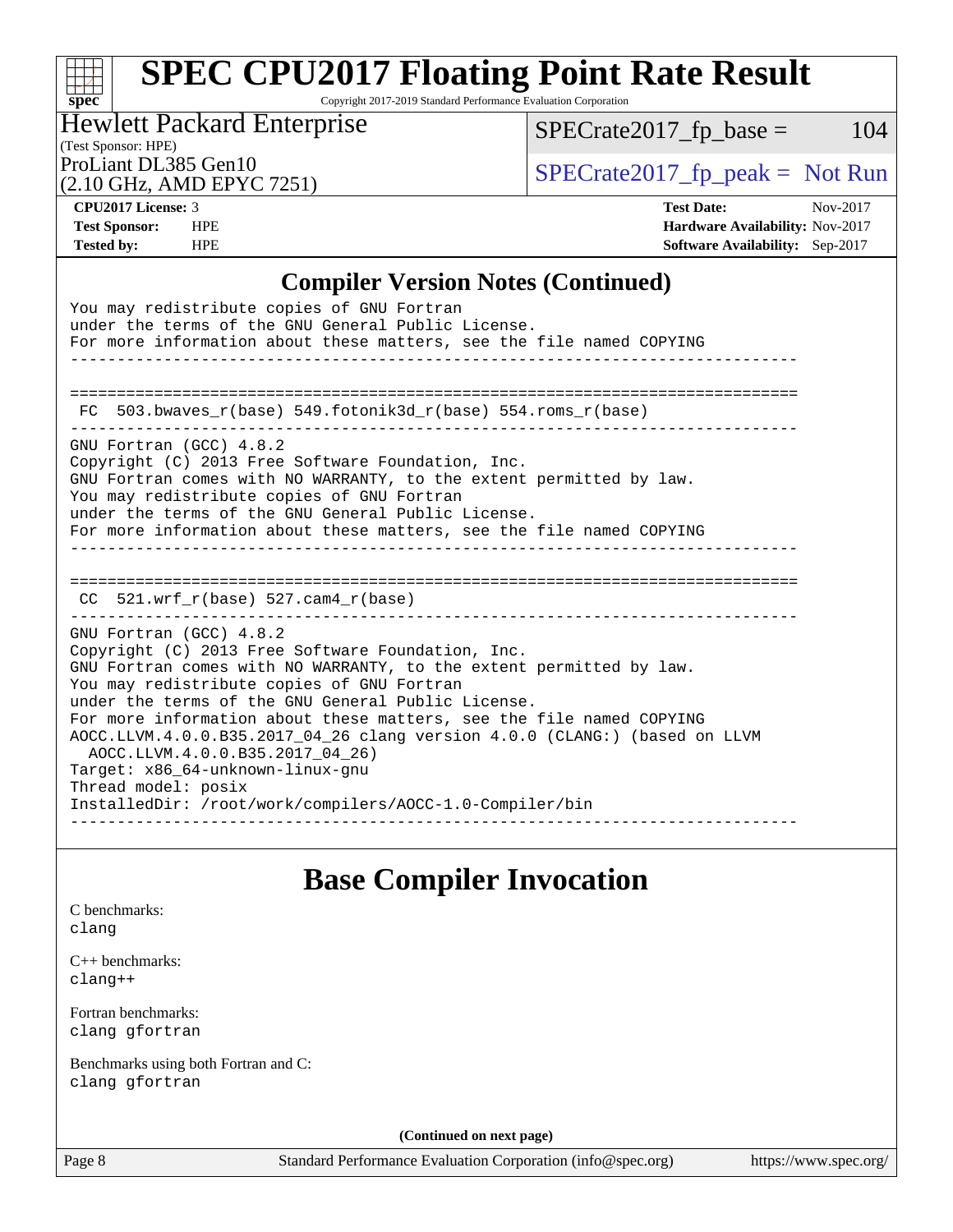Copyright 2017-2019 Standard Performance Evaluation Corporation

#### (Test Sponsor: HPE) Hewlett Packard Enterprise (2.10 GHz, AMD EPYC 7251) ProLiant DL385 Gen10  $SPECTR = 2017$  Spectrate 2017\_fp\_peak = Not Run

 $SPECTate2017<sub>fr</sub> base = 104$ 

**[CPU2017 License:](http://www.spec.org/auto/cpu2017/Docs/result-fields.html#CPU2017License)** 3 **[Test Date:](http://www.spec.org/auto/cpu2017/Docs/result-fields.html#TestDate)** Nov-2017

**[spec](http://www.spec.org/)**

**[Test Sponsor:](http://www.spec.org/auto/cpu2017/Docs/result-fields.html#TestSponsor)** HPE **[Hardware Availability:](http://www.spec.org/auto/cpu2017/Docs/result-fields.html#HardwareAvailability)** Nov-2017 **[Tested by:](http://www.spec.org/auto/cpu2017/Docs/result-fields.html#Testedby)** HPE **[Software Availability:](http://www.spec.org/auto/cpu2017/Docs/result-fields.html#SoftwareAvailability)** Sep-2017

### **[Base Compiler Invocation \(Continued\)](http://www.spec.org/auto/cpu2017/Docs/result-fields.html#BaseCompilerInvocation)**

[Benchmarks using both C and C++](http://www.spec.org/auto/cpu2017/Docs/result-fields.html#BenchmarksusingbothCandCXX): [clang++](http://www.spec.org/cpu2017/results/res2018q1/cpu2017-20171212-01650.flags.html#user_CC_CXXbase_Fclang3_57a48582e5be507d19b2527b3e7d4f85d9b8669ffc9a8a0dbb9bcf949a918a58bbab411e0c4d14a3922022a3e425a90db94042683824c1806feff4324ca1000d) [clang](http://www.spec.org/cpu2017/results/res2018q1/cpu2017-20171212-01650.flags.html#user_CC_CXXbase_Fclang3)

[Benchmarks using Fortran, C, and C++:](http://www.spec.org/auto/cpu2017/Docs/result-fields.html#BenchmarksusingFortranCandCXX) [clang++](http://www.spec.org/cpu2017/results/res2018q1/cpu2017-20171212-01650.flags.html#user_CC_CXX_FCbase_Fclang3_57a48582e5be507d19b2527b3e7d4f85d9b8669ffc9a8a0dbb9bcf949a918a58bbab411e0c4d14a3922022a3e425a90db94042683824c1806feff4324ca1000d) [clang](http://www.spec.org/cpu2017/results/res2018q1/cpu2017-20171212-01650.flags.html#user_CC_CXX_FCbase_Fclang3) [gfortran](http://www.spec.org/cpu2017/results/res2018q1/cpu2017-20171212-01650.flags.html#user_CC_CXX_FCbase_gfortran)

**[Base Portability Flags](http://www.spec.org/auto/cpu2017/Docs/result-fields.html#BasePortabilityFlags)**

 503.bwaves\_r: [-DSPEC\\_LP64](http://www.spec.org/cpu2017/results/res2018q1/cpu2017-20171212-01650.flags.html#suite_baseEXTRA_PORTABILITY503_bwaves_r_DSPEC_LP64) 507.cactuBSSN\_r: [-DSPEC\\_LP64](http://www.spec.org/cpu2017/results/res2018q1/cpu2017-20171212-01650.flags.html#suite_baseEXTRA_PORTABILITY507_cactuBSSN_r_DSPEC_LP64) 508.namd\_r: [-DSPEC\\_LP64](http://www.spec.org/cpu2017/results/res2018q1/cpu2017-20171212-01650.flags.html#suite_baseEXTRA_PORTABILITY508_namd_r_DSPEC_LP64) 510.parest\_r: [-DSPEC\\_LP64](http://www.spec.org/cpu2017/results/res2018q1/cpu2017-20171212-01650.flags.html#suite_baseEXTRA_PORTABILITY510_parest_r_DSPEC_LP64) 511.povray\_r: [-DSPEC\\_LP64](http://www.spec.org/cpu2017/results/res2018q1/cpu2017-20171212-01650.flags.html#suite_baseEXTRA_PORTABILITY511_povray_r_DSPEC_LP64) 519.lbm\_r: [-DSPEC\\_LP64](http://www.spec.org/cpu2017/results/res2018q1/cpu2017-20171212-01650.flags.html#suite_baseEXTRA_PORTABILITY519_lbm_r_DSPEC_LP64) 521.wrf\_r: [-DSPEC\\_CASE\\_FLAG](http://www.spec.org/cpu2017/results/res2018q1/cpu2017-20171212-01650.flags.html#b521.wrf_r_baseCPORTABILITY_DSPEC_CASE_FLAG) [-fconvert=big-endian](http://www.spec.org/cpu2017/results/res2018q1/cpu2017-20171212-01650.flags.html#user_baseFPORTABILITY521_wrf_r_F-fconvert:big-endian) [-DSPEC\\_LP64](http://www.spec.org/cpu2017/results/res2018q1/cpu2017-20171212-01650.flags.html#suite_baseEXTRA_PORTABILITY521_wrf_r_DSPEC_LP64) 526.blender\_r: [-funsigned-char](http://www.spec.org/cpu2017/results/res2018q1/cpu2017-20171212-01650.flags.html#user_baseCPORTABILITY526_blender_r_F-funsigned-char) [-D\\_\\_BOOL\\_DEFINED](http://www.spec.org/cpu2017/results/res2018q1/cpu2017-20171212-01650.flags.html#b526.blender_r_baseCXXPORTABILITY_D__BOOL_DEFINED) [-DSPEC\\_LP64](http://www.spec.org/cpu2017/results/res2018q1/cpu2017-20171212-01650.flags.html#suite_baseEXTRA_PORTABILITY526_blender_r_DSPEC_LP64) 527.cam4\_r: [-DSPEC\\_CASE\\_FLAG](http://www.spec.org/cpu2017/results/res2018q1/cpu2017-20171212-01650.flags.html#b527.cam4_r_basePORTABILITY_DSPEC_CASE_FLAG) [-DSPEC\\_LP64](http://www.spec.org/cpu2017/results/res2018q1/cpu2017-20171212-01650.flags.html#suite_baseEXTRA_PORTABILITY527_cam4_r_DSPEC_LP64) 538.imagick\_r: [-DSPEC\\_LP64](http://www.spec.org/cpu2017/results/res2018q1/cpu2017-20171212-01650.flags.html#suite_baseEXTRA_PORTABILITY538_imagick_r_DSPEC_LP64) 544.nab\_r: [-DSPEC\\_LP64](http://www.spec.org/cpu2017/results/res2018q1/cpu2017-20171212-01650.flags.html#suite_baseEXTRA_PORTABILITY544_nab_r_DSPEC_LP64) 549.fotonik3d\_r: [-DSPEC\\_LP64](http://www.spec.org/cpu2017/results/res2018q1/cpu2017-20171212-01650.flags.html#suite_baseEXTRA_PORTABILITY549_fotonik3d_r_DSPEC_LP64) 554.roms\_r: [-DSPEC\\_LP64](http://www.spec.org/cpu2017/results/res2018q1/cpu2017-20171212-01650.flags.html#suite_baseEXTRA_PORTABILITY554_roms_r_DSPEC_LP64)

### **[Base Optimization Flags](http://www.spec.org/auto/cpu2017/Docs/result-fields.html#BaseOptimizationFlags)**

[C benchmarks](http://www.spec.org/auto/cpu2017/Docs/result-fields.html#Cbenchmarks):

[-flto](http://www.spec.org/cpu2017/results/res2018q1/cpu2017-20171212-01650.flags.html#user_CCbase_F-flto) [-Wl,-plugin-opt=](http://www.spec.org/cpu2017/results/res2018q1/cpu2017-20171212-01650.flags.html#user_CCbase_F-Wl_e2cfa9303fa7177fc979b6ea3ac112b25cc1d9a704f985e64d2c1147a9a124d595124def755438d557d7af0b063540ac9f0d182cc4ce48e282e58f3688f96e17) [-merge-constant](http://www.spec.org/cpu2017/results/res2018q1/cpu2017-20171212-01650.flags.html#user_CCbase_F-merge-constant_bdb3ec75d21d5cf0ab1961ebe7105d0ea3b0c6d89a312cf7efc1d107e6c56c92c36b5d564d0702d1e2526f6b92f188b4413eb5a54b1f9e4a41f5a9bfc0233b92) [-Wl,-plugin-opt=-lsr-in-nested-loop](http://www.spec.org/cpu2017/results/res2018q1/cpu2017-20171212-01650.flags.html#user_CCbase_F-Wl_1cff93fd95162f5e77640b5271e8bed680fb62b4a8d96fb8ab217ff3244646f1fbb342e31af83c263403bbf5249c7dc7732d5c86c3eab4cc8d32dcb7a6f33ca0) [-disable-vect-cmp](http://www.spec.org/cpu2017/results/res2018q1/cpu2017-20171212-01650.flags.html#user_CCbase_F-disable-vect-cmp) [-O3](http://www.spec.org/cpu2017/results/res2018q1/cpu2017-20171212-01650.flags.html#user_CCbase_F-O3) [-ffast-math](http://www.spec.org/cpu2017/results/res2018q1/cpu2017-20171212-01650.flags.html#user_CCbase_F-ffast-math) [-march=znver1](http://www.spec.org/cpu2017/results/res2018q1/cpu2017-20171212-01650.flags.html#user_CCbase_march_082ab2c5e8f99f69c47c63adfdc26f9617958cc68d0b5dbfb7aa6935cde4c91d5d9c2fdc24e6781fa8a0299196f2f4ca8e995f825d797de797910507b4251bb3) [-fstruct-layout=2](http://www.spec.org/cpu2017/results/res2018q1/cpu2017-20171212-01650.flags.html#user_CCbase_F-fstruct-layout_a05ec02e17cdf7fe0c3950a6b005251b2b1e5e67af2b5298cf72714730c3d59ba290e75546b10aa22dac074c15ceaca36ae22c62cb51bcb2fbdc9dc4e7e222c4) [-mllvm](http://www.spec.org/cpu2017/results/res2018q1/cpu2017-20171212-01650.flags.html#user_CCbase_F-mllvm_76e3f86ef8d8cc4dfa84cec42d531db351fee284f72cd5d644b5bdbef9c2604296512be6a431d9e19d0523544399ea9dd745afc2fff755a0705d428460dc659e) [-unroll-threshold=100](http://www.spec.org/cpu2017/results/res2018q1/cpu2017-20171212-01650.flags.html#user_CCbase_F-unroll-threshold) [-fremap-arrays](http://www.spec.org/cpu2017/results/res2018q1/cpu2017-20171212-01650.flags.html#user_CCbase_F-fremap-arrays) [-mno-avx2](http://www.spec.org/cpu2017/results/res2018q1/cpu2017-20171212-01650.flags.html#user_CCbase_F-mno-avx2) [-inline-threshold=1000](http://www.spec.org/cpu2017/results/res2018q1/cpu2017-20171212-01650.flags.html#user_CCbase_F-inline-threshold_1daf3e0321a7a0c1ea19068c818f3f119b1e5dfc986cc791557791f4b93536c1546ba0c8585f62303269f504aa232e0ca278e8489928152e32e0752215741730) [-z muldefs](http://www.spec.org/cpu2017/results/res2018q1/cpu2017-20171212-01650.flags.html#user_CCbase_zmuldefs) [-ljemalloc](http://www.spec.org/cpu2017/results/res2018q1/cpu2017-20171212-01650.flags.html#user_CCbase_F-ljemalloc)

[C++ benchmarks:](http://www.spec.org/auto/cpu2017/Docs/result-fields.html#CXXbenchmarks)

[-flto](http://www.spec.org/cpu2017/results/res2018q1/cpu2017-20171212-01650.flags.html#user_CXXbase_F-flto) [-Wl,-plugin-opt=](http://www.spec.org/cpu2017/results/res2018q1/cpu2017-20171212-01650.flags.html#user_CXXbase_F-Wl_e2cfa9303fa7177fc979b6ea3ac112b25cc1d9a704f985e64d2c1147a9a124d595124def755438d557d7af0b063540ac9f0d182cc4ce48e282e58f3688f96e17) [-merge-constant](http://www.spec.org/cpu2017/results/res2018q1/cpu2017-20171212-01650.flags.html#user_CXXbase_F-merge-constant_bdb3ec75d21d5cf0ab1961ebe7105d0ea3b0c6d89a312cf7efc1d107e6c56c92c36b5d564d0702d1e2526f6b92f188b4413eb5a54b1f9e4a41f5a9bfc0233b92) [-Wl,-plugin-opt=-lsr-in-nested-loop](http://www.spec.org/cpu2017/results/res2018q1/cpu2017-20171212-01650.flags.html#user_CXXbase_F-Wl_1cff93fd95162f5e77640b5271e8bed680fb62b4a8d96fb8ab217ff3244646f1fbb342e31af83c263403bbf5249c7dc7732d5c86c3eab4cc8d32dcb7a6f33ca0) [-disable-vect-cmp](http://www.spec.org/cpu2017/results/res2018q1/cpu2017-20171212-01650.flags.html#user_CXXbase_F-disable-vect-cmp) [-O3](http://www.spec.org/cpu2017/results/res2018q1/cpu2017-20171212-01650.flags.html#user_CXXbase_F-O3) [-march=znver1](http://www.spec.org/cpu2017/results/res2018q1/cpu2017-20171212-01650.flags.html#user_CXXbase_march_082ab2c5e8f99f69c47c63adfdc26f9617958cc68d0b5dbfb7aa6935cde4c91d5d9c2fdc24e6781fa8a0299196f2f4ca8e995f825d797de797910507b4251bb3) [-mllvm](http://www.spec.org/cpu2017/results/res2018q1/cpu2017-20171212-01650.flags.html#user_CXXbase_F-mllvm_76e3f86ef8d8cc4dfa84cec42d531db351fee284f72cd5d644b5bdbef9c2604296512be6a431d9e19d0523544399ea9dd745afc2fff755a0705d428460dc659e) [-unroll-threshold=100](http://www.spec.org/cpu2017/results/res2018q1/cpu2017-20171212-01650.flags.html#user_CXXbase_F-unroll-threshold) [-finline-aggressive](http://www.spec.org/cpu2017/results/res2018q1/cpu2017-20171212-01650.flags.html#user_CXXbase_F-finline-aggressive) [-fremap-arrays](http://www.spec.org/cpu2017/results/res2018q1/cpu2017-20171212-01650.flags.html#user_CXXbase_F-fremap-arrays) [-inline-threshold=1000](http://www.spec.org/cpu2017/results/res2018q1/cpu2017-20171212-01650.flags.html#user_CXXbase_F-inline-threshold_1daf3e0321a7a0c1ea19068c818f3f119b1e5dfc986cc791557791f4b93536c1546ba0c8585f62303269f504aa232e0ca278e8489928152e32e0752215741730) [-z muldefs](http://www.spec.org/cpu2017/results/res2018q1/cpu2017-20171212-01650.flags.html#user_CXXbase_zmuldefs) [-ljemalloc](http://www.spec.org/cpu2017/results/res2018q1/cpu2017-20171212-01650.flags.html#user_CXXbase_F-ljemalloc)

[Fortran benchmarks](http://www.spec.org/auto/cpu2017/Docs/result-fields.html#Fortranbenchmarks):

[-flto](http://www.spec.org/cpu2017/results/res2018q1/cpu2017-20171212-01650.flags.html#user_FCbase_F-flto) [-Wl,-plugin-opt=](http://www.spec.org/cpu2017/results/res2018q1/cpu2017-20171212-01650.flags.html#user_FCbase_F-Wl_e2cfa9303fa7177fc979b6ea3ac112b25cc1d9a704f985e64d2c1147a9a124d595124def755438d557d7af0b063540ac9f0d182cc4ce48e282e58f3688f96e17) [-merge-constant](http://www.spec.org/cpu2017/results/res2018q1/cpu2017-20171212-01650.flags.html#user_FCbase_F-merge-constant_bdb3ec75d21d5cf0ab1961ebe7105d0ea3b0c6d89a312cf7efc1d107e6c56c92c36b5d564d0702d1e2526f6b92f188b4413eb5a54b1f9e4a41f5a9bfc0233b92) [-Wl,-plugin-opt=-lsr-in-nested-loop](http://www.spec.org/cpu2017/results/res2018q1/cpu2017-20171212-01650.flags.html#user_FCbase_F-Wl_1cff93fd95162f5e77640b5271e8bed680fb62b4a8d96fb8ab217ff3244646f1fbb342e31af83c263403bbf5249c7dc7732d5c86c3eab4cc8d32dcb7a6f33ca0) [-disable-vect-cmp](http://www.spec.org/cpu2017/results/res2018q1/cpu2017-20171212-01650.flags.html#user_FCbase_F-disable-vect-cmp) [-O3](http://www.spec.org/cpu2017/results/res2018q1/cpu2017-20171212-01650.flags.html#user_FCbase_Olevel-gcc_2a8c613e11e2962ae78d693398304d6f1c12fa10320380cff05dd109643c60bb04214353a55f02d8022371d19f6dd940085da69c3a4516b2b7029e64f867e782)(gfortran) [-O3](http://www.spec.org/cpu2017/results/res2018q1/cpu2017-20171212-01650.flags.html#user_FCbase_F-O3)(clang) [-mavx](http://www.spec.org/cpu2017/results/res2018q1/cpu2017-20171212-01650.flags.html#user_FCbase_F-mavx) [-madx](http://www.spec.org/cpu2017/results/res2018q1/cpu2017-20171212-01650.flags.html#user_FCbase_F-madx) [-funroll-loops](http://www.spec.org/cpu2017/results/res2018q1/cpu2017-20171212-01650.flags.html#user_FCbase_F-funroll-loops) [-ffast-math](http://www.spec.org/cpu2017/results/res2018q1/cpu2017-20171212-01650.flags.html#user_FCbase_F-ffast-math) [-z muldefs](http://www.spec.org/cpu2017/results/res2018q1/cpu2017-20171212-01650.flags.html#user_FCbase_zmuldefs) [-fplugin=dragonegg.so](http://www.spec.org/cpu2017/results/res2018q1/cpu2017-20171212-01650.flags.html#user_FCbase_fplugin_58c2a63f89003737c9fd803d0c3796dc72d5241339c21541e40b94820d6cd0cfe16967716335872d62513842fcd74342ff6b09f66685f00172b97f92c3a7df41) [-fplugin-arg-dragonegg-llvm-option="-merge-constant](http://www.spec.org/cpu2017/results/res2018q1/cpu2017-20171212-01650.flags.html#user_FCbase_F-fplugin-arg-dragonegg-llvm-option_2c2b42da402f5ce12c9400df40907135700f5e616ca8020360a050fb3470fbc722460411e768b26aabceda8cc86abb5adeb37be6db72f976961b6ba501bc7ca5) [-disable-vect-cmp"](http://www.spec.org/cpu2017/results/res2018q1/cpu2017-20171212-01650.flags.html#user_FCbase_F-dragonegg-llvm-disable-vect-cmp_6cf351a29613b68bfdbd040d3e22ab0ce250093fe1c4f1b0b3e19cc513bf9fe59893782c14402abfbebd018ed2d47d139a1a3c59a802b3eac454540228820b23)

**(Continued on next page)**

|  | Page ! | Standard Performance Evaluation Corporation (info@spec.org) | https://www.spec.org/ |
|--|--------|-------------------------------------------------------------|-----------------------|
|--|--------|-------------------------------------------------------------|-----------------------|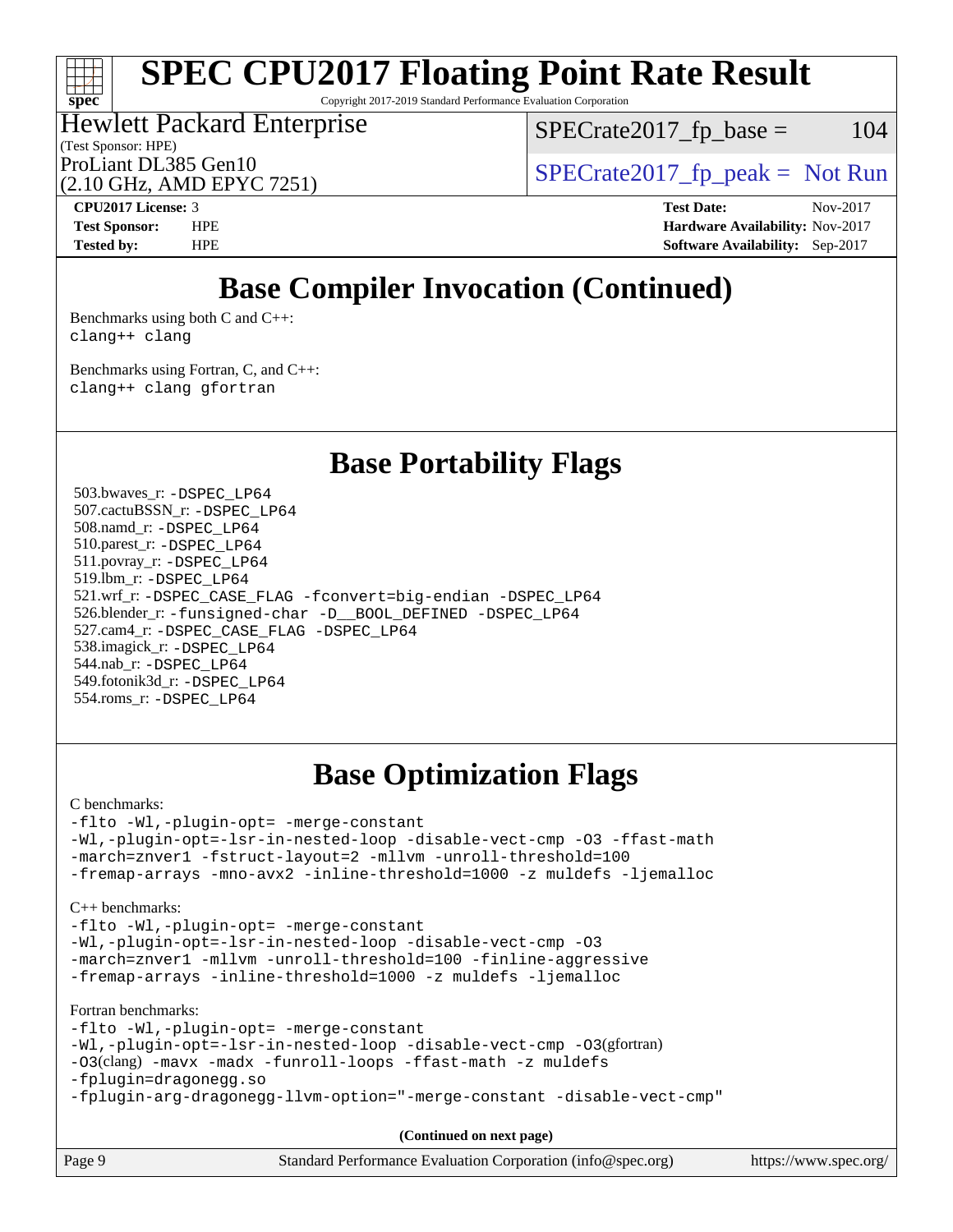Copyright 2017-2019 Standard Performance Evaluation Corporation

(Test Sponsor: HPE) Hewlett Packard Enterprise

 $SPECTate2017<sub>fr</sub> base = 104$ 

(2.10 GHz, AMD EPYC 7251)

**[spec](http://www.spec.org/)**

 $\pm r$ 

ProLiant DL385 Gen10  $SPECTR = 2017$  Spectrate 2017\_fp\_peak = Not Run **[CPU2017 License:](http://www.spec.org/auto/cpu2017/Docs/result-fields.html#CPU2017License)** 3 **[Test Date:](http://www.spec.org/auto/cpu2017/Docs/result-fields.html#TestDate)** Nov-2017

**[Test Sponsor:](http://www.spec.org/auto/cpu2017/Docs/result-fields.html#TestSponsor)** HPE **[Hardware Availability:](http://www.spec.org/auto/cpu2017/Docs/result-fields.html#HardwareAvailability)** Nov-2017 **[Tested by:](http://www.spec.org/auto/cpu2017/Docs/result-fields.html#Testedby)** HPE **[Software Availability:](http://www.spec.org/auto/cpu2017/Docs/result-fields.html#SoftwareAvailability)** Sep-2017

### **[Base Optimization Flags \(Continued\)](http://www.spec.org/auto/cpu2017/Docs/result-fields.html#BaseOptimizationFlags)**

[Fortran benchmarks](http://www.spec.org/auto/cpu2017/Docs/result-fields.html#Fortranbenchmarks) (continued): [-ljemalloc](http://www.spec.org/cpu2017/results/res2018q1/cpu2017-20171212-01650.flags.html#user_FCbase_F-ljemalloc) [-lgfortran](http://www.spec.org/cpu2017/results/res2018q1/cpu2017-20171212-01650.flags.html#user_FCbase_F-lgfortran_aee53aa7918ae35ea4e5035d616421204ae8a638c05873868b1aa8743e73ef3f738c1d9cddaea8bce7f96e18015ec2f72d6588008f90a113075c46bd34a5e3c3) [-lamdlibm](http://www.spec.org/cpu2017/results/res2018q1/cpu2017-20171212-01650.flags.html#user_FCbase_F-lamdlibm_1db3d84841b8a1b4efe9441895380ccb52ec69ae4c885fce609f880d1f58d8b3c2693ad984247faf1d5c0b0abc492f2987ed2911d4dbfc830003ff87fe5a2273)  [Benchmarks using both Fortran and C](http://www.spec.org/auto/cpu2017/Docs/result-fields.html#BenchmarksusingbothFortranandC): [-flto](http://www.spec.org/cpu2017/results/res2018q1/cpu2017-20171212-01650.flags.html#user_CC_FCbase_F-flto) [-Wl,-plugin-opt=](http://www.spec.org/cpu2017/results/res2018q1/cpu2017-20171212-01650.flags.html#user_CC_FCbase_F-Wl_e2cfa9303fa7177fc979b6ea3ac112b25cc1d9a704f985e64d2c1147a9a124d595124def755438d557d7af0b063540ac9f0d182cc4ce48e282e58f3688f96e17) [-merge-constant](http://www.spec.org/cpu2017/results/res2018q1/cpu2017-20171212-01650.flags.html#user_CC_FCbase_F-merge-constant_bdb3ec75d21d5cf0ab1961ebe7105d0ea3b0c6d89a312cf7efc1d107e6c56c92c36b5d564d0702d1e2526f6b92f188b4413eb5a54b1f9e4a41f5a9bfc0233b92) [-Wl,-plugin-opt=-lsr-in-nested-loop](http://www.spec.org/cpu2017/results/res2018q1/cpu2017-20171212-01650.flags.html#user_CC_FCbase_F-Wl_1cff93fd95162f5e77640b5271e8bed680fb62b4a8d96fb8ab217ff3244646f1fbb342e31af83c263403bbf5249c7dc7732d5c86c3eab4cc8d32dcb7a6f33ca0) [-disable-vect-cmp](http://www.spec.org/cpu2017/results/res2018q1/cpu2017-20171212-01650.flags.html#user_CC_FCbase_F-disable-vect-cmp) [-O3](http://www.spec.org/cpu2017/results/res2018q1/cpu2017-20171212-01650.flags.html#user_CC_FCbase_F-O3)(clang) [-ffast-math](http://www.spec.org/cpu2017/results/res2018q1/cpu2017-20171212-01650.flags.html#user_CC_FCbase_F-ffast-math) [-march=znver1](http://www.spec.org/cpu2017/results/res2018q1/cpu2017-20171212-01650.flags.html#user_CC_FCbase_march_082ab2c5e8f99f69c47c63adfdc26f9617958cc68d0b5dbfb7aa6935cde4c91d5d9c2fdc24e6781fa8a0299196f2f4ca8e995f825d797de797910507b4251bb3) [-fstruct-layout=2](http://www.spec.org/cpu2017/results/res2018q1/cpu2017-20171212-01650.flags.html#user_CC_FCbase_F-fstruct-layout_a05ec02e17cdf7fe0c3950a6b005251b2b1e5e67af2b5298cf72714730c3d59ba290e75546b10aa22dac074c15ceaca36ae22c62cb51bcb2fbdc9dc4e7e222c4) [-mllvm](http://www.spec.org/cpu2017/results/res2018q1/cpu2017-20171212-01650.flags.html#user_CC_FCbase_F-mllvm_76e3f86ef8d8cc4dfa84cec42d531db351fee284f72cd5d644b5bdbef9c2604296512be6a431d9e19d0523544399ea9dd745afc2fff755a0705d428460dc659e) [-unroll-threshold=100](http://www.spec.org/cpu2017/results/res2018q1/cpu2017-20171212-01650.flags.html#user_CC_FCbase_F-unroll-threshold) [-fremap-arrays](http://www.spec.org/cpu2017/results/res2018q1/cpu2017-20171212-01650.flags.html#user_CC_FCbase_F-fremap-arrays) [-mno-avx2](http://www.spec.org/cpu2017/results/res2018q1/cpu2017-20171212-01650.flags.html#user_CC_FCbase_F-mno-avx2) [-inline-threshold=1000](http://www.spec.org/cpu2017/results/res2018q1/cpu2017-20171212-01650.flags.html#user_CC_FCbase_F-inline-threshold_1daf3e0321a7a0c1ea19068c818f3f119b1e5dfc986cc791557791f4b93536c1546ba0c8585f62303269f504aa232e0ca278e8489928152e32e0752215741730) [-O3](http://www.spec.org/cpu2017/results/res2018q1/cpu2017-20171212-01650.flags.html#user_CC_FCbase_Olevel-gcc_2a8c613e11e2962ae78d693398304d6f1c12fa10320380cff05dd109643c60bb04214353a55f02d8022371d19f6dd940085da69c3a4516b2b7029e64f867e782)(gfortran) [-mavx](http://www.spec.org/cpu2017/results/res2018q1/cpu2017-20171212-01650.flags.html#user_CC_FCbase_F-mavx) [-madx](http://www.spec.org/cpu2017/results/res2018q1/cpu2017-20171212-01650.flags.html#user_CC_FCbase_F-madx) [-funroll-loops](http://www.spec.org/cpu2017/results/res2018q1/cpu2017-20171212-01650.flags.html#user_CC_FCbase_F-funroll-loops) [-z muldefs](http://www.spec.org/cpu2017/results/res2018q1/cpu2017-20171212-01650.flags.html#user_CC_FCbase_zmuldefs) [-fplugin=dragonegg.so](http://www.spec.org/cpu2017/results/res2018q1/cpu2017-20171212-01650.flags.html#user_CC_FCbase_fplugin_58c2a63f89003737c9fd803d0c3796dc72d5241339c21541e40b94820d6cd0cfe16967716335872d62513842fcd74342ff6b09f66685f00172b97f92c3a7df41) [-fplugin-arg-dragonegg-llvm-option="-merge-constant](http://www.spec.org/cpu2017/results/res2018q1/cpu2017-20171212-01650.flags.html#user_CC_FCbase_F-fplugin-arg-dragonegg-llvm-option_2c2b42da402f5ce12c9400df40907135700f5e616ca8020360a050fb3470fbc722460411e768b26aabceda8cc86abb5adeb37be6db72f976961b6ba501bc7ca5) [-disable-vect-cmp"](http://www.spec.org/cpu2017/results/res2018q1/cpu2017-20171212-01650.flags.html#user_CC_FCbase_F-dragonegg-llvm-disable-vect-cmp_6cf351a29613b68bfdbd040d3e22ab0ce250093fe1c4f1b0b3e19cc513bf9fe59893782c14402abfbebd018ed2d47d139a1a3c59a802b3eac454540228820b23) [-ljemalloc](http://www.spec.org/cpu2017/results/res2018q1/cpu2017-20171212-01650.flags.html#user_CC_FCbase_F-ljemalloc) [-lgfortran](http://www.spec.org/cpu2017/results/res2018q1/cpu2017-20171212-01650.flags.html#user_CC_FCbase_F-lgfortran_aee53aa7918ae35ea4e5035d616421204ae8a638c05873868b1aa8743e73ef3f738c1d9cddaea8bce7f96e18015ec2f72d6588008f90a113075c46bd34a5e3c3) [-lamdlibm](http://www.spec.org/cpu2017/results/res2018q1/cpu2017-20171212-01650.flags.html#user_CC_FCbase_F-lamdlibm_1db3d84841b8a1b4efe9441895380ccb52ec69ae4c885fce609f880d1f58d8b3c2693ad984247faf1d5c0b0abc492f2987ed2911d4dbfc830003ff87fe5a2273)  [Benchmarks using both C and C++](http://www.spec.org/auto/cpu2017/Docs/result-fields.html#BenchmarksusingbothCandCXX): [-flto](http://www.spec.org/cpu2017/results/res2018q1/cpu2017-20171212-01650.flags.html#user_CC_CXXbase_F-flto) [-Wl,-plugin-opt=](http://www.spec.org/cpu2017/results/res2018q1/cpu2017-20171212-01650.flags.html#user_CC_CXXbase_F-Wl_e2cfa9303fa7177fc979b6ea3ac112b25cc1d9a704f985e64d2c1147a9a124d595124def755438d557d7af0b063540ac9f0d182cc4ce48e282e58f3688f96e17) [-merge-constant](http://www.spec.org/cpu2017/results/res2018q1/cpu2017-20171212-01650.flags.html#user_CC_CXXbase_F-merge-constant_bdb3ec75d21d5cf0ab1961ebe7105d0ea3b0c6d89a312cf7efc1d107e6c56c92c36b5d564d0702d1e2526f6b92f188b4413eb5a54b1f9e4a41f5a9bfc0233b92) [-Wl,-plugin-opt=-lsr-in-nested-loop](http://www.spec.org/cpu2017/results/res2018q1/cpu2017-20171212-01650.flags.html#user_CC_CXXbase_F-Wl_1cff93fd95162f5e77640b5271e8bed680fb62b4a8d96fb8ab217ff3244646f1fbb342e31af83c263403bbf5249c7dc7732d5c86c3eab4cc8d32dcb7a6f33ca0) [-disable-vect-cmp](http://www.spec.org/cpu2017/results/res2018q1/cpu2017-20171212-01650.flags.html#user_CC_CXXbase_F-disable-vect-cmp) [-O3](http://www.spec.org/cpu2017/results/res2018q1/cpu2017-20171212-01650.flags.html#user_CC_CXXbase_F-O3) [-ffast-math](http://www.spec.org/cpu2017/results/res2018q1/cpu2017-20171212-01650.flags.html#user_CC_CXXbase_F-ffast-math) [-march=znver1](http://www.spec.org/cpu2017/results/res2018q1/cpu2017-20171212-01650.flags.html#user_CC_CXXbase_march_082ab2c5e8f99f69c47c63adfdc26f9617958cc68d0b5dbfb7aa6935cde4c91d5d9c2fdc24e6781fa8a0299196f2f4ca8e995f825d797de797910507b4251bb3) [-fstruct-layout=2](http://www.spec.org/cpu2017/results/res2018q1/cpu2017-20171212-01650.flags.html#user_CC_CXXbase_F-fstruct-layout_a05ec02e17cdf7fe0c3950a6b005251b2b1e5e67af2b5298cf72714730c3d59ba290e75546b10aa22dac074c15ceaca36ae22c62cb51bcb2fbdc9dc4e7e222c4) [-mllvm](http://www.spec.org/cpu2017/results/res2018q1/cpu2017-20171212-01650.flags.html#user_CC_CXXbase_F-mllvm_76e3f86ef8d8cc4dfa84cec42d531db351fee284f72cd5d644b5bdbef9c2604296512be6a431d9e19d0523544399ea9dd745afc2fff755a0705d428460dc659e) [-unroll-threshold=100](http://www.spec.org/cpu2017/results/res2018q1/cpu2017-20171212-01650.flags.html#user_CC_CXXbase_F-unroll-threshold) [-fremap-arrays](http://www.spec.org/cpu2017/results/res2018q1/cpu2017-20171212-01650.flags.html#user_CC_CXXbase_F-fremap-arrays) [-mno-avx2](http://www.spec.org/cpu2017/results/res2018q1/cpu2017-20171212-01650.flags.html#user_CC_CXXbase_F-mno-avx2) [-inline-threshold=1000](http://www.spec.org/cpu2017/results/res2018q1/cpu2017-20171212-01650.flags.html#user_CC_CXXbase_F-inline-threshold_1daf3e0321a7a0c1ea19068c818f3f119b1e5dfc986cc791557791f4b93536c1546ba0c8585f62303269f504aa232e0ca278e8489928152e32e0752215741730) [-finline-aggressive](http://www.spec.org/cpu2017/results/res2018q1/cpu2017-20171212-01650.flags.html#user_CC_CXXbase_F-finline-aggressive) [-z muldefs](http://www.spec.org/cpu2017/results/res2018q1/cpu2017-20171212-01650.flags.html#user_CC_CXXbase_zmuldefs) [-ljemalloc](http://www.spec.org/cpu2017/results/res2018q1/cpu2017-20171212-01650.flags.html#user_CC_CXXbase_F-ljemalloc) [Benchmarks using Fortran, C, and C++:](http://www.spec.org/auto/cpu2017/Docs/result-fields.html#BenchmarksusingFortranCandCXX) [-flto](http://www.spec.org/cpu2017/results/res2018q1/cpu2017-20171212-01650.flags.html#user_CC_CXX_FCbase_F-flto) [-Wl,-plugin-opt=](http://www.spec.org/cpu2017/results/res2018q1/cpu2017-20171212-01650.flags.html#user_CC_CXX_FCbase_F-Wl_e2cfa9303fa7177fc979b6ea3ac112b25cc1d9a704f985e64d2c1147a9a124d595124def755438d557d7af0b063540ac9f0d182cc4ce48e282e58f3688f96e17) [-merge-constant](http://www.spec.org/cpu2017/results/res2018q1/cpu2017-20171212-01650.flags.html#user_CC_CXX_FCbase_F-merge-constant_bdb3ec75d21d5cf0ab1961ebe7105d0ea3b0c6d89a312cf7efc1d107e6c56c92c36b5d564d0702d1e2526f6b92f188b4413eb5a54b1f9e4a41f5a9bfc0233b92) [-Wl,-plugin-opt=-lsr-in-nested-loop](http://www.spec.org/cpu2017/results/res2018q1/cpu2017-20171212-01650.flags.html#user_CC_CXX_FCbase_F-Wl_1cff93fd95162f5e77640b5271e8bed680fb62b4a8d96fb8ab217ff3244646f1fbb342e31af83c263403bbf5249c7dc7732d5c86c3eab4cc8d32dcb7a6f33ca0) [-disable-vect-cmp](http://www.spec.org/cpu2017/results/res2018q1/cpu2017-20171212-01650.flags.html#user_CC_CXX_FCbase_F-disable-vect-cmp) [-O3](http://www.spec.org/cpu2017/results/res2018q1/cpu2017-20171212-01650.flags.html#user_CC_CXX_FCbase_F-O3)(clang) [-ffast-math](http://www.spec.org/cpu2017/results/res2018q1/cpu2017-20171212-01650.flags.html#user_CC_CXX_FCbase_F-ffast-math) [-march=znver1](http://www.spec.org/cpu2017/results/res2018q1/cpu2017-20171212-01650.flags.html#user_CC_CXX_FCbase_march_082ab2c5e8f99f69c47c63adfdc26f9617958cc68d0b5dbfb7aa6935cde4c91d5d9c2fdc24e6781fa8a0299196f2f4ca8e995f825d797de797910507b4251bb3) [-fstruct-layout=2](http://www.spec.org/cpu2017/results/res2018q1/cpu2017-20171212-01650.flags.html#user_CC_CXX_FCbase_F-fstruct-layout_a05ec02e17cdf7fe0c3950a6b005251b2b1e5e67af2b5298cf72714730c3d59ba290e75546b10aa22dac074c15ceaca36ae22c62cb51bcb2fbdc9dc4e7e222c4) [-mllvm](http://www.spec.org/cpu2017/results/res2018q1/cpu2017-20171212-01650.flags.html#user_CC_CXX_FCbase_F-mllvm_76e3f86ef8d8cc4dfa84cec42d531db351fee284f72cd5d644b5bdbef9c2604296512be6a431d9e19d0523544399ea9dd745afc2fff755a0705d428460dc659e) [-unroll-threshold=100](http://www.spec.org/cpu2017/results/res2018q1/cpu2017-20171212-01650.flags.html#user_CC_CXX_FCbase_F-unroll-threshold) [-fremap-arrays](http://www.spec.org/cpu2017/results/res2018q1/cpu2017-20171212-01650.flags.html#user_CC_CXX_FCbase_F-fremap-arrays) [-mno-avx2](http://www.spec.org/cpu2017/results/res2018q1/cpu2017-20171212-01650.flags.html#user_CC_CXX_FCbase_F-mno-avx2) [-inline-threshold=1000](http://www.spec.org/cpu2017/results/res2018q1/cpu2017-20171212-01650.flags.html#user_CC_CXX_FCbase_F-inline-threshold_1daf3e0321a7a0c1ea19068c818f3f119b1e5dfc986cc791557791f4b93536c1546ba0c8585f62303269f504aa232e0ca278e8489928152e32e0752215741730) [-finline-aggressive](http://www.spec.org/cpu2017/results/res2018q1/cpu2017-20171212-01650.flags.html#user_CC_CXX_FCbase_F-finline-aggressive) [-O3](http://www.spec.org/cpu2017/results/res2018q1/cpu2017-20171212-01650.flags.html#user_CC_CXX_FCbase_Olevel-gcc_2a8c613e11e2962ae78d693398304d6f1c12fa10320380cff05dd109643c60bb04214353a55f02d8022371d19f6dd940085da69c3a4516b2b7029e64f867e782)(gfortran) [-mavx](http://www.spec.org/cpu2017/results/res2018q1/cpu2017-20171212-01650.flags.html#user_CC_CXX_FCbase_F-mavx) [-madx](http://www.spec.org/cpu2017/results/res2018q1/cpu2017-20171212-01650.flags.html#user_CC_CXX_FCbase_F-madx) [-funroll-loops](http://www.spec.org/cpu2017/results/res2018q1/cpu2017-20171212-01650.flags.html#user_CC_CXX_FCbase_F-funroll-loops) [-z muldefs](http://www.spec.org/cpu2017/results/res2018q1/cpu2017-20171212-01650.flags.html#user_CC_CXX_FCbase_zmuldefs) [-fplugin=dragonegg.so](http://www.spec.org/cpu2017/results/res2018q1/cpu2017-20171212-01650.flags.html#user_CC_CXX_FCbase_fplugin_58c2a63f89003737c9fd803d0c3796dc72d5241339c21541e40b94820d6cd0cfe16967716335872d62513842fcd74342ff6b09f66685f00172b97f92c3a7df41) [-fplugin-arg-dragonegg-llvm-option="-merge-constant](http://www.spec.org/cpu2017/results/res2018q1/cpu2017-20171212-01650.flags.html#user_CC_CXX_FCbase_F-fplugin-arg-dragonegg-llvm-option_2c2b42da402f5ce12c9400df40907135700f5e616ca8020360a050fb3470fbc722460411e768b26aabceda8cc86abb5adeb37be6db72f976961b6ba501bc7ca5) [-disable-vect-cmp"](http://www.spec.org/cpu2017/results/res2018q1/cpu2017-20171212-01650.flags.html#user_CC_CXX_FCbase_F-dragonegg-llvm-disable-vect-cmp_6cf351a29613b68bfdbd040d3e22ab0ce250093fe1c4f1b0b3e19cc513bf9fe59893782c14402abfbebd018ed2d47d139a1a3c59a802b3eac454540228820b23) [-ljemalloc](http://www.spec.org/cpu2017/results/res2018q1/cpu2017-20171212-01650.flags.html#user_CC_CXX_FCbase_F-ljemalloc) The flags files that were used to format this result can be browsed at <http://www.spec.org/cpu2017/flags/gcc.2017-11-20.html> <http://www.spec.org/cpu2017/flags/aocc100-flags-revC-I.html> <http://www.spec.org/cpu2017/flags/HPE-Platform-Flags-AMD-V1.2-EPYC-revD.html> You can also download the XML flags sources by saving the following links: <http://www.spec.org/cpu2017/flags/gcc.2017-11-20.xml> <http://www.spec.org/cpu2017/flags/aocc100-flags-revC-I.xml> <http://www.spec.org/cpu2017/flags/HPE-Platform-Flags-AMD-V1.2-EPYC-revD.xml>